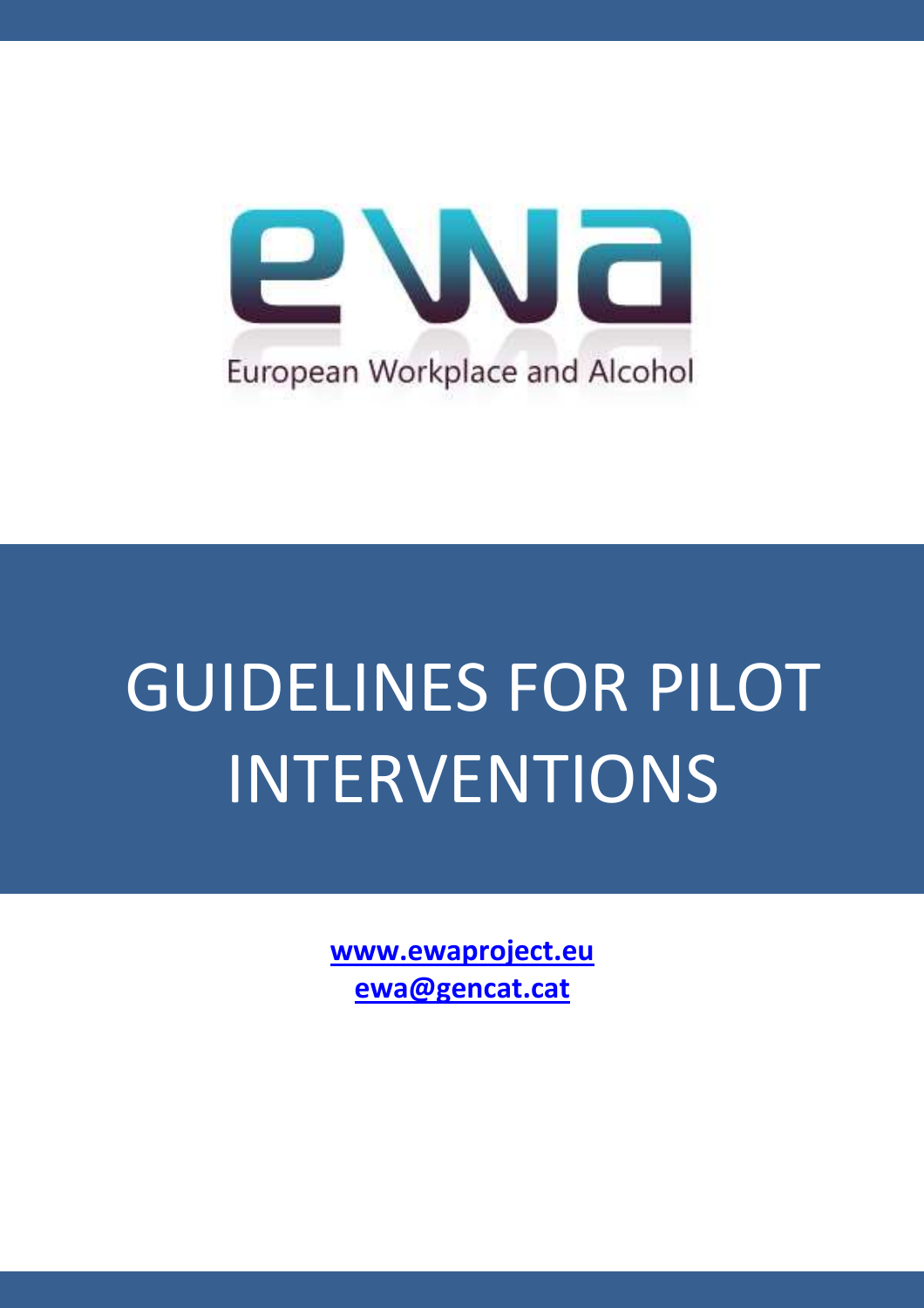

# Project Lead: GENCAT

# **CONTENTS**

| A              | <b>Introduction</b>                                     |    |  |  |
|----------------|---------------------------------------------------------|----|--|--|
| 1              | Purpose of the Document                                 | 2  |  |  |
| 2              | <b>Background and Context</b>                           | 2  |  |  |
| 3              | Overview of the Pilot Interventions                     |    |  |  |
| В              | <b>Guidance for Contents of the Pilot Interventions</b> | 5  |  |  |
| 1              | Overview of the Guidance                                | 5  |  |  |
| $\overline{2}$ | Aims of the Intervention                                |    |  |  |
| 3              | Output Targets and Type of Workplace                    | 6  |  |  |
| 4              | Phase 1: Set-up and Pilot Development                   | 6  |  |  |
| 5              | Phase 2: Implementation within Workplaces               | 8  |  |  |
| 6              | Phase 3: Follow-up and Analysis of Interventions        |    |  |  |
| C              | <b>Framework for Pilot Intervention Work Plans</b>      | 14 |  |  |
|                | Work Plan Template                                      | 15 |  |  |
| D              | <b>Pilot Schedule</b>                                   | 17 |  |  |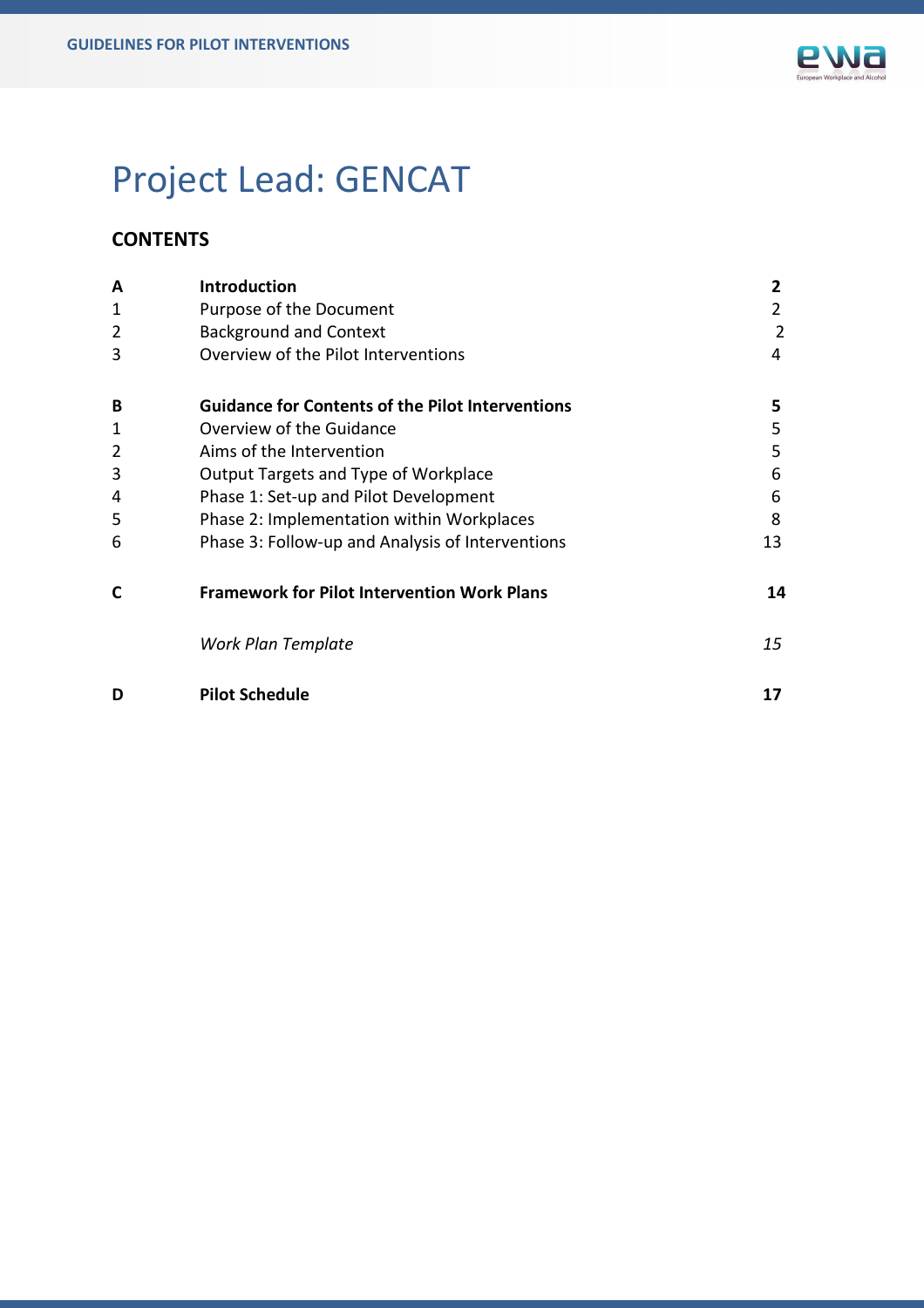

# A. Introduction

# 1 Purpose of this Document

1.1 This document provides guidance for the pilot interventions being developed and implemented within the EWA project. It supports the development of comparable approaches and provides a template for similar interventions that may be promoted in future. Specifically, this guidance document sets out:

\_\_\_\_\_\_\_\_\_\_\_\_\_\_\_\_\_\_\_\_\_\_\_\_\_\_\_\_\_\_\_\_\_\_\_\_\_\_\_\_\_\_\_\_\_\_\_\_\_\_\_\_\_\_\_\_

- $\triangleright$  the background and context to the proposed pilots and to this guidance document;
- $\triangleright$  the objectives of the pilot interventions;
- $\triangleright$  key elements of the interventions:
- $\triangleright$  a framework for individual partners' work plans;
- $\triangleright$  timing requirements.

# 2 Background and Context

- 2.1 It is well established that high levels of alcohol consumption can have a detrimental effect on productivity in the workplace and on the health of workers. There is, for instance, a correlation between drinking levels and sickness absence, presenteeism and arriving late at work or leaving work early. Equally, some occupations, such as maritime and construction trades and the hospitality industry, and those with stressful working environments, can be a factor in enhanced drinking levels amongst employees. The negative impact of alcohol on the workplace and on employees can, therefore, be significant.
- 2.2 However, the evidence for effective workplace-based policy responses to tackle health and economic problems caused by alcohol is more limited. In this context, the EWA project is seeking to enhance knowledge about how interventions in workplace settings can have a positive impact on alcohol-related awareness, attitudes, policies and behaviour. To achieve this aim, the EWA project has produced a review of current evidence Alcohol and the Workplace<sup>1</sup> and the Good Practice Review and Case Studies based on studies of project experiences compiled by EWA partners. $^2$  This evidence underpins these guidelines that will shape a series of pilot interventions which aim to further test

 1 Anderson, P (2012) Alcohol and the workplace. Barcelona, Department of Health, Government of Catalonia.

<sup>&</sup>lt;sup>2</sup> Available online at ... website address.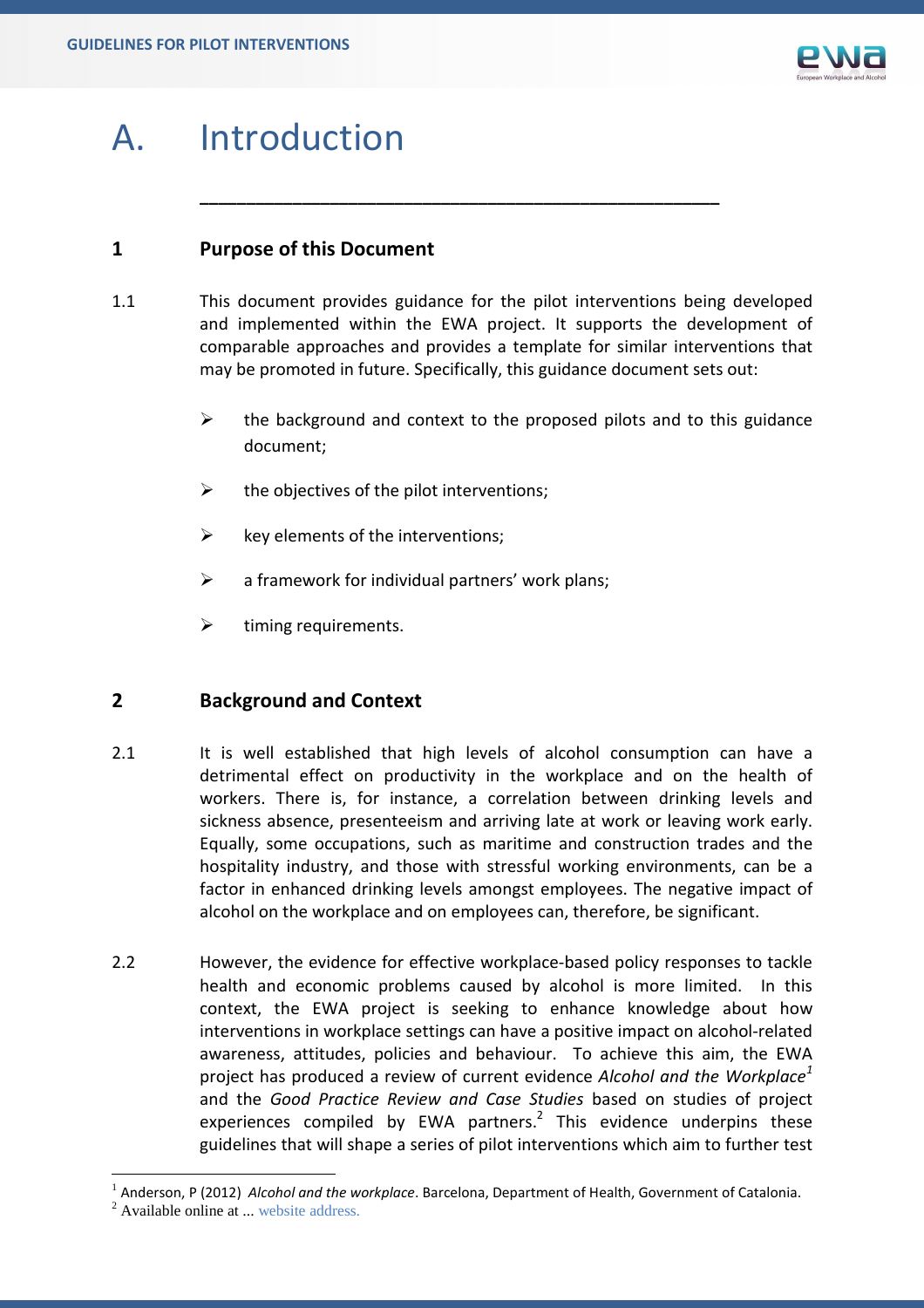

the effectiveness of workplace-based interventions to address alcohol-related harm.

2.3 These guidelines reflect the findings from this evidence together with further discussions between partners at the EWA project meeting, in November 2011, in Manchester. They indicate that, to be effective, alcohol in the workplace policy and practice should, inter alia, take account of the following:

#### Cornerstones for effective interventions

- $\triangleright$  an agreed and written health protocol and disciplinary policy is very important - implementing policies can make a lasting contribution to workplace practices;
- $\triangleright$  awareness raising campaigns and training activities should reflect the role and characteristics of target groups;
- $\triangleright$  information, awareness raising and training through creative and interactive methods are most likely to succeed;
- $\triangleright$  referral to specialised treatment for alcohol problems is key to employees rehabilitation and to enable them to stay in or return to work;
- $\triangleright$  commitment to promote the health of employees within the organisation is vital to changing attitudes and behaviour

#### Building support for workplace action on alcohol

- $\triangleright$  companies can be encouraged to see that raising awareness about alcohol can contribute to boosting their corporate social responsibility and image;
- $\triangleright$  commitment from the whole workplace organisation will support effective interventions - generating trust, assuring confidentiality and engaging with workers representatives, at the outset, can counter workers' potential hostility and suspicion.
- 2.4 The prevailing economic climate across Europe potentially poses additional challenges to the success of the pilot projects and poses risks for the ability of partners to engage successfully with workplaces and to secure their participation in the project. Pressing economic and business needs may cause employers and managers to eschew working on alcohol issues that may not be a priority. Whilst recognising the additional difficulties posed by the current state of the European economy, these guidelines will address how these can be mitigated and how other obstacles may be overcome.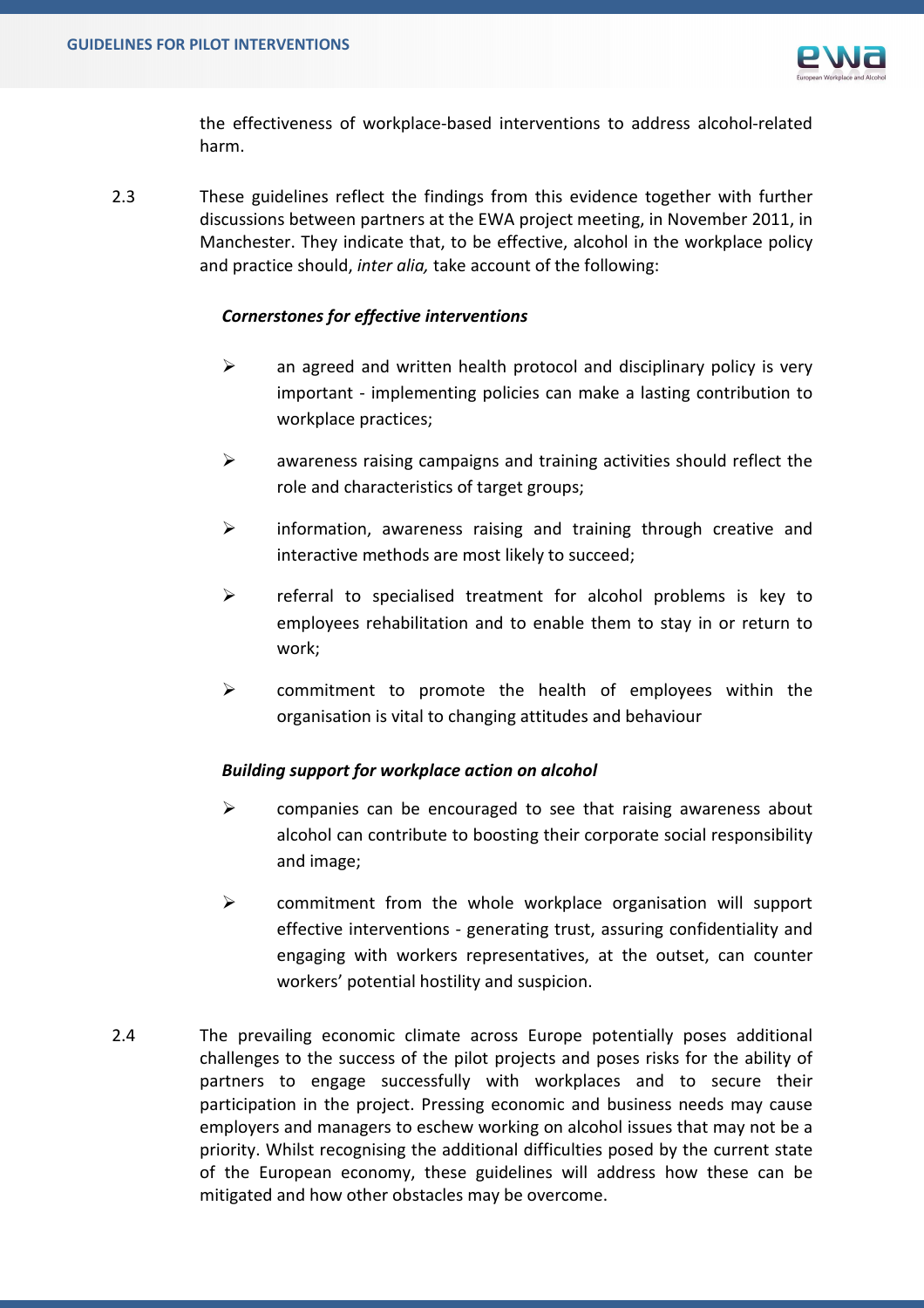

# 3 Overview of the Pilot Interventions

- 3.1 The pilot interventions will take place in twelve different countries. Inevitably this means that they will be taking place within different socio-economic, political and cultural contexts. The various countries also have differing workplace policy and practice traditions and have different workplace, health and safety and labour laws and structures. For instance, in relation to alcohol, some countries have specific legislation on workplaces and alcohol or explicit mention of alcohol is made in health and safety legislation. Others address alcohol issues through wider health and safety laws that can be applied, implicitly, to alcohol. Equally, the type of workplaces that could be engaged in the pilot phase varies widely between and within countries, between economic sectors and according to the size of their workforce.
- 3.2 However, it is important for the success of the pilot phase of the EWA project that the interventions pursued can be subject to a comparable analysis of their processes and effects. Whilst, therefore, the precise details of each pilot intervention will vary to reflect different workplace policy and practice traditions and specific socio-economic, political, legislative and cultural contexts, they will have a series of key elements in common.
- 3.3 The twelve partners are responsible for delivering one of two types of pilot intervention within the project. These are:
	- A. Pilots that organisations will predominantly implement within their own workplaces (usually via Occupational Health Services) - with external support from EWA partners.
	- B. Pilots where the EWA partner predominantly provides or co-ordinates a specialised service that is delivered within participating workplaces.
- 3.4 For the purposes of this guidance document, the former will be referred to as **Type A internal delivery pilots** and the latter will be referred to as Type B external delivery pilots.

# B. Guidance for the Content of the Pilot Interventions

\_\_\_\_\_\_\_\_\_\_\_\_\_\_\_\_\_\_\_\_\_\_\_\_\_\_\_\_\_\_\_\_\_\_\_\_\_\_\_\_\_\_\_\_\_\_\_\_\_\_\_\_\_\_\_\_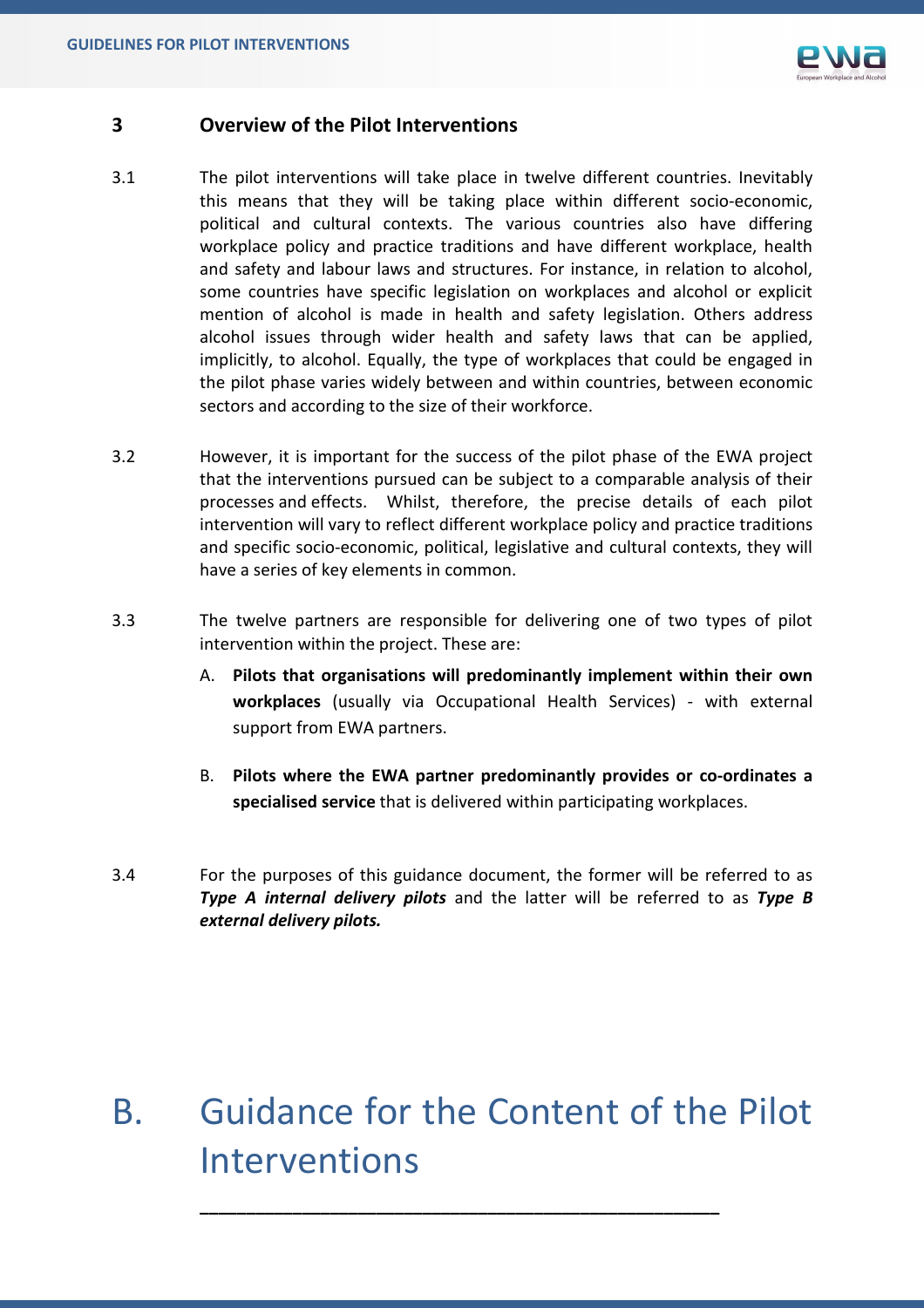

# 1 Overview of Guidance

- 1.1 Part B sets out the guidance framework for the pilot projects. It sets out the aims and targets for the pilots and is then structured into three phases:
	- $\triangleright$  Set up and pilot development phase: engaging stakeholders (including overcoming obstacles to participation) and developing materials and resources.
	- $\triangleright$  Implementation phase: implementation within workplaces for basic, intermediate and comprehensive level interventions).
	- $\triangleright$  Follow-up and analysis phase.

# 2 Aims of the intervention

- 2.1 As set out in Annex 1 of the EWA project agreement, pilot partners' interventions should aim to:
	- (a) Raise awareness amongst employees about how, in relation to alcohol, they can live healthier lives;
	- (b) Inform employers how, in relation to alcohol, they can support their workforces to live healthier during and outside working hours - including through introducing or improving workplace alcohol policies;
	- (c) Encourage employees to change their alcohol-related behaviour to live more healthily
	- (d) Encourage workplaces to adopt a workplace culture that, with respect to alcohol, is supportive of healthier living.
- 2.2 Reflecting the agreed outcome indicators for the EWA project, each pilot should aim to contribute to the overall target for:
	- self-reported awareness of the potential harm from alcohol to improve by 1 point on a 5 point likert scale;
	- self-reported levels of alcohol consumption, as measured by AUDIT, for different samples interviewed to either not change or decrease by up to 10%.

# 3 Output Targets and Type of Workplace

3.1 Each pilot partner should seek to involve 5 workplaces and 750 employees in total. Ideally, partners will attempt to include trans-national companies within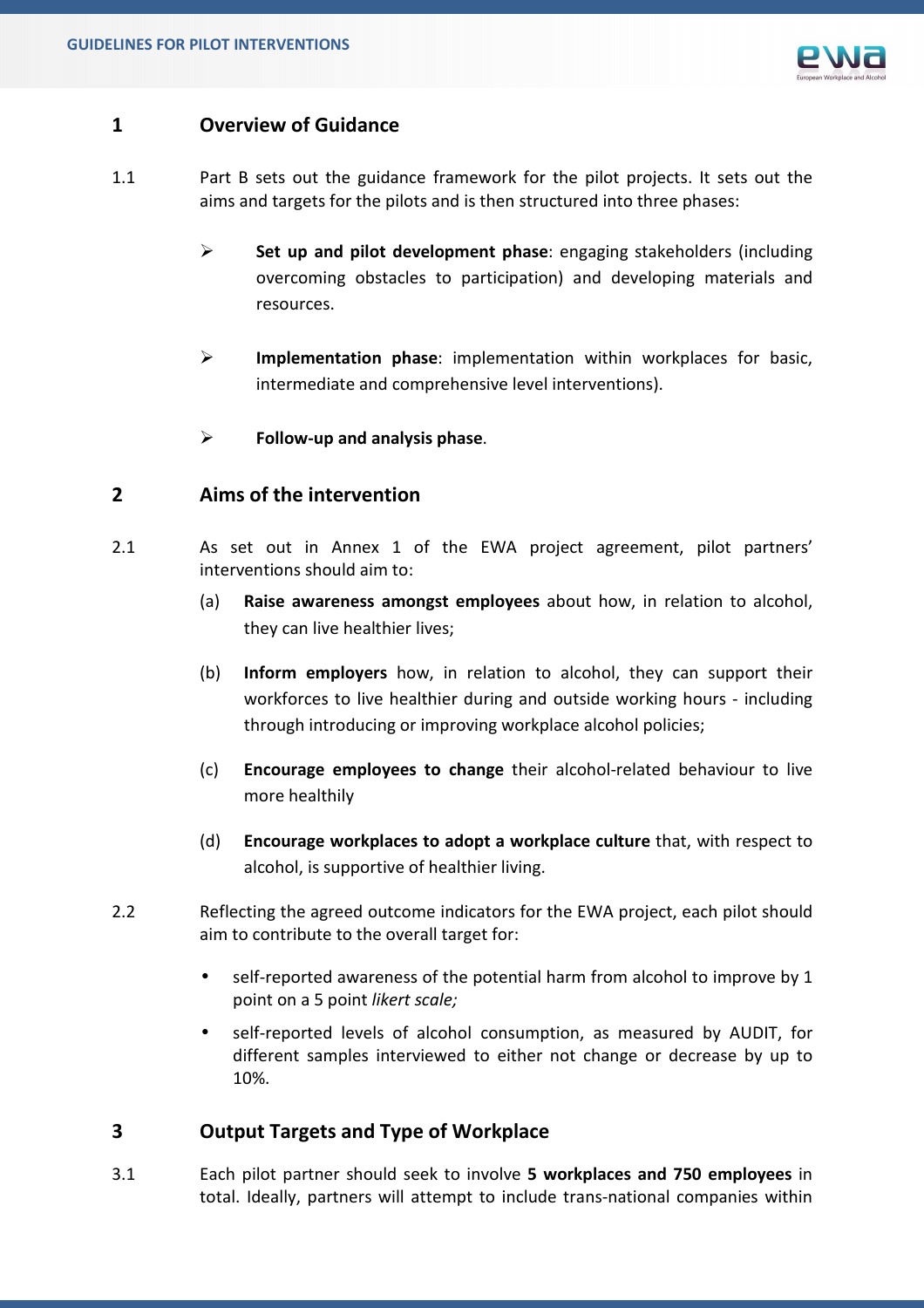

the pilot intervention as well as smaller companies and to draw organisations from different economic sectors

- 3.2 If desired, more than one workplace within an individual organisation can be eligible for participation. Equally, workplaces that have been involved in the case study phase are eligible to participate.
- 3.3 Workplaces can participate whether or not they have a current alcohol policy. However, for workplaces that already have an alcohol policy and are active in this field, it is important that there remains scope for the intervention to make improvements. For evaluation purposes, it is crucial that the current status of the workplace, in this context, is understood and reported<sup>3</sup>.

# 4 Phase 1: Set-Up and Pilot Development

### 4.1 Engaging Stakeholders

- 4.1.1 Pilot partners will need to engage key individuals that can provide access to workplaces to promote alcohol-related interventions with employers, managers and employees. The precise people to engage, in the first instance, will vary from workplace to workplace but are likely to include: owners, senior managers, Occupational Health professionals and workplace, Health and Safety representatives.
- 4.1.2 **For Type A internal delivery pilots**, partners should engage individuals who are able to co-ordinate and deliver alcohol-related interventions within their respective organisations.
- 4.1.3 For Type B external delivery pilots, partners should engage individuals within organisations who are able to ensure access to those responsible for workplace health policies, to facilitate access to managers and employees who will be involved in the pilot and who can provide internal organisational support for the delivery of the intervention.

### Obstacles and approaches to overcome them

4.1.4 For both types of intervention, as already observed, the current economic climate produces additional challenges and a potential obstacle to securing participation in the EWA pilot project phase. To help overcome these barriers, arguments and tactics that could be deployed to encourage employers and managers to participate in the project include:

Arguments for participation

 $\overline{a}$  $3$  The EWA Analytic Framework document addresses this specific issue.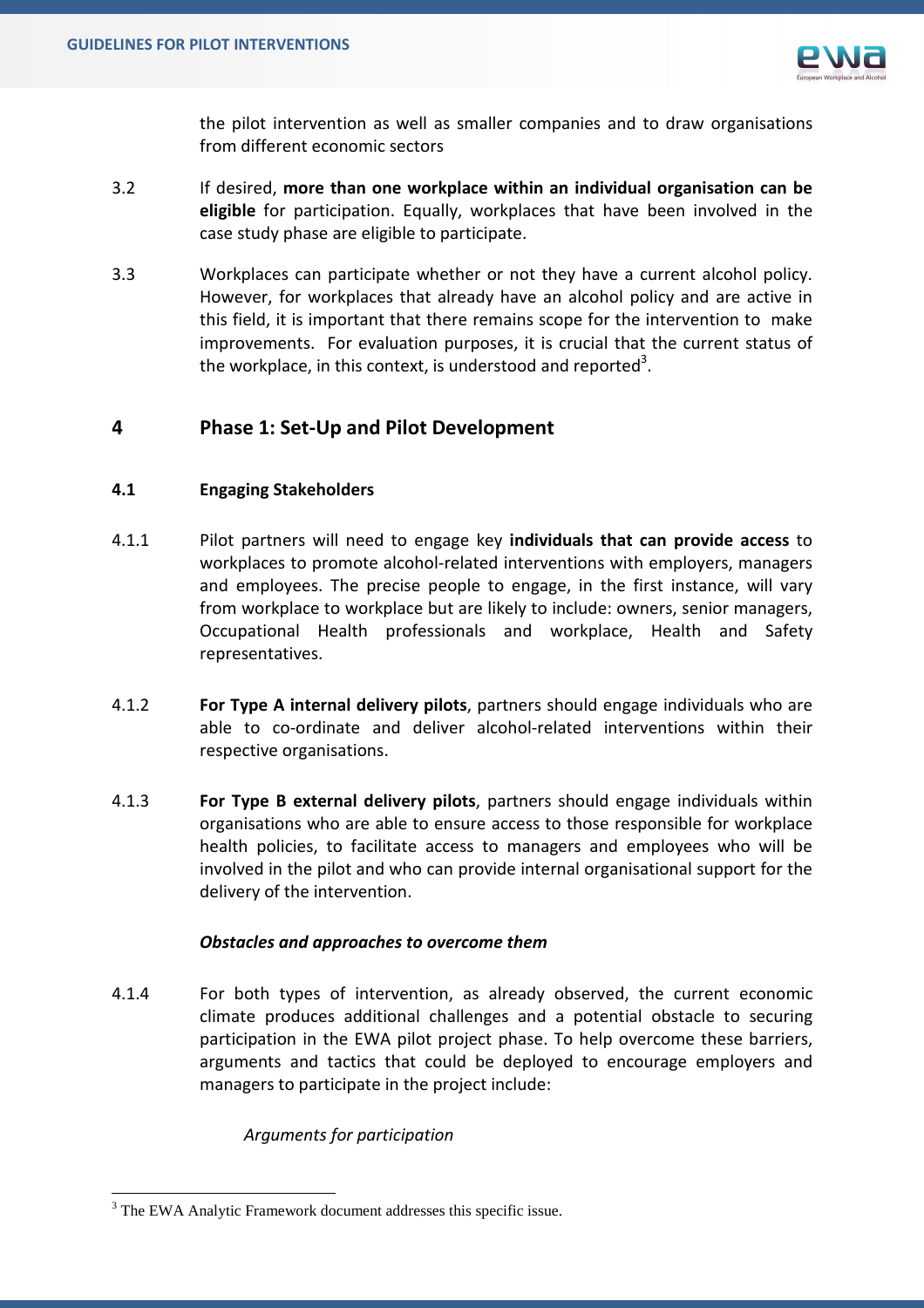

- $\triangleright$  making the economic case for tackling and not tackling alcohol issues - reduced sickness absence, improved productivity, reduced costs;
- $\triangleright$  highlighting the health and well-being benefits to workforces in reducing their alcohol-related harm;<sup>4</sup>
- $\triangleright$  stressing that employees and workplace identities will be protected and that confidentiality is assured;
- $\triangleright$  informing the company that the intervention will be tailored to the needs and objectives of the company and will minimise disruption to its activities;
- $\triangleright$  indicating that, for Type A projects, organisations will receive support in developing materials and delivering advice;
- $\triangleright$  emphasising that the pilot is part of a wider European project that is supported by the European Commission - try to build up the "kudos" in participating;
- $\triangleright$  highlighting that a workplace acting to address alcohol-related harm is acting in a socially responsible way that could, potentially, provide good public relations exposure for the organisation
- $\triangleright$  emphasising that organisations (especially for type B pilots) do not have to make a financial contribution due to support from EWA project.

# Tactics to engage workplaces

- $\triangleright$  linking with workplaces that a partner has engaged previously on other issues;
- $\triangleright$  working in partnership with employer organisations (such as Chambers of Commerce) to generate support for the initiative and to identify workplaces likely to be co-operative;
- $\triangleright$  engaging and working in partnership with statutory bodies, such as health and safety inspectors, to promote the pilot within workplaces.

### 4.2 Developing Materials

 $\overline{a}$ 

Partners will develop materials to support the intervention. Box B1 highlights the type of materials that can be developed. The range and number of materials produced will clearly depend on the scope and scale of the proposed intervention (see section 5). Examples of specific materials can be found at: website address.

<sup>&</sup>lt;sup>4</sup> The EWA website contains a justification of the economic and health benefits of alcohol-related workplace health interventions.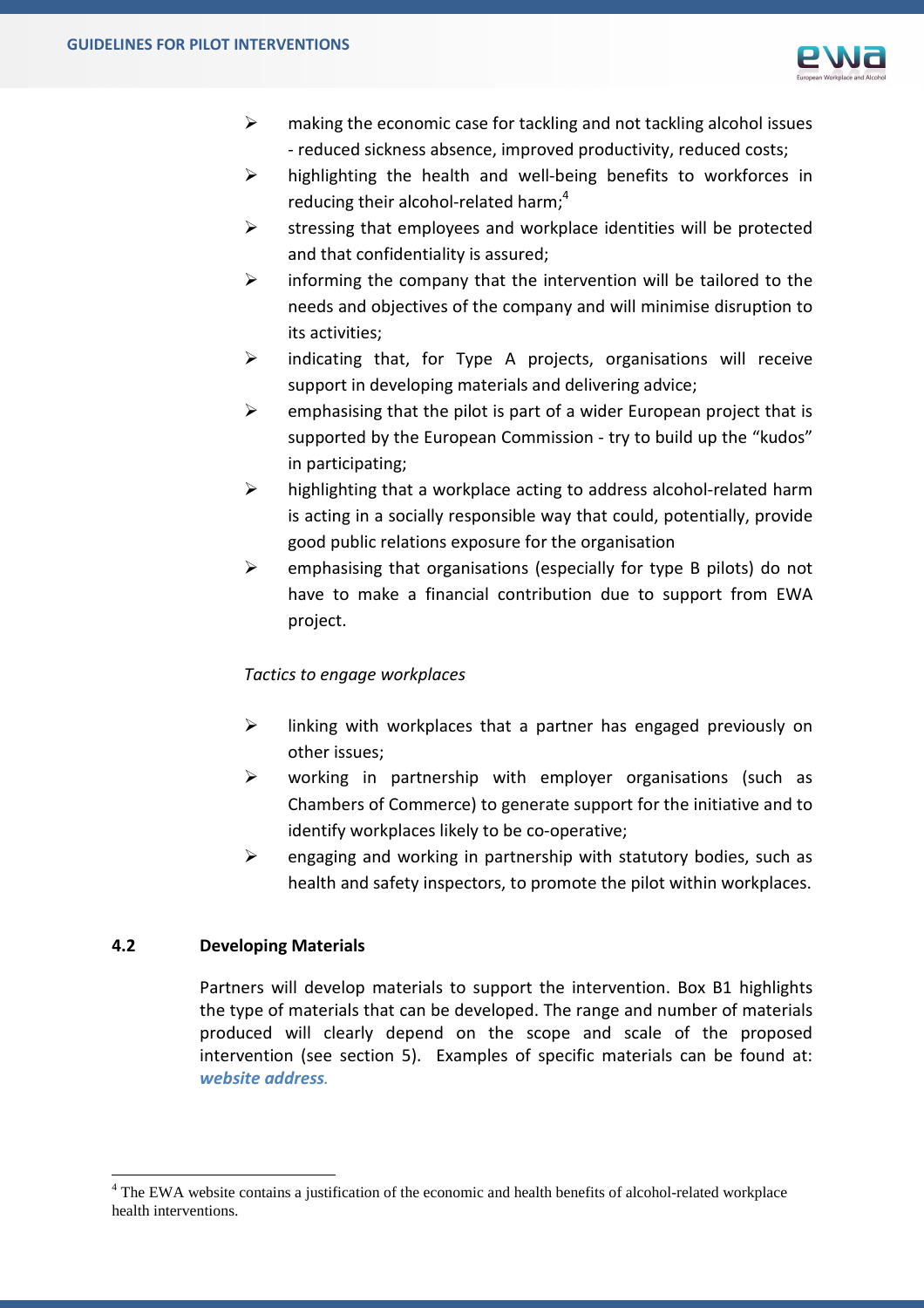

#### *Box B1: Examples of materials*

Materials that can be developed and deployed include:

- Fact sheets and leaflets
- Information and campaign posters
- Small gifts with messages
- Alcohol unit and consumption calculator
- Guide and manuals for workplaces (including e-versions)
- Standard or template alcohol policy
- Guide to developing an alcohol policy including guide to corporate entertaining and event hosting
- AUDIT tool

# 5 Phase 2: Implementation within Workplaces

#### 5.1 Overview

- 5.1.1 Type A internal and Type B external pilots will implement a range of integrated actions to meet the pilot aims. For the purposes of the EWA project, the actions carried out in workplaces will be categorised as basic, intermediate or comprehensive levels of intervention (see figure B1)
- 5.1.2 This section clarifies the criteria by which each level will be determined. It also flags up types of specific interventions and highlights links to the EWA web-site which has examples of interventions that can be deployed.
- 5.1.3 This approach provides flexibility in precisely how interventions will be delivered. This flexibility enables partners to work within the constraints that may arise from differing levels of workplace-based, health intervention experience in partners' countries and within selected workplaces, the degree that workplaces are willing to engage in the project and partners own experience in the alcohol and workplace health field. It will also provide a structure that will aid the SARD team in their analysis of the pilots. Partners should strive to achieve as much as is feasible - even if they do not fulfil the requirements for each level.

#### Figure B1

### **BASIC**

- 1. Awareness raising for employees and employers
- 2. Policy assessment, review and improvement

### **INTERMEDIATE**

1. Awareness raising 2. Policy assessment, review and improvement 3. Training for capacity building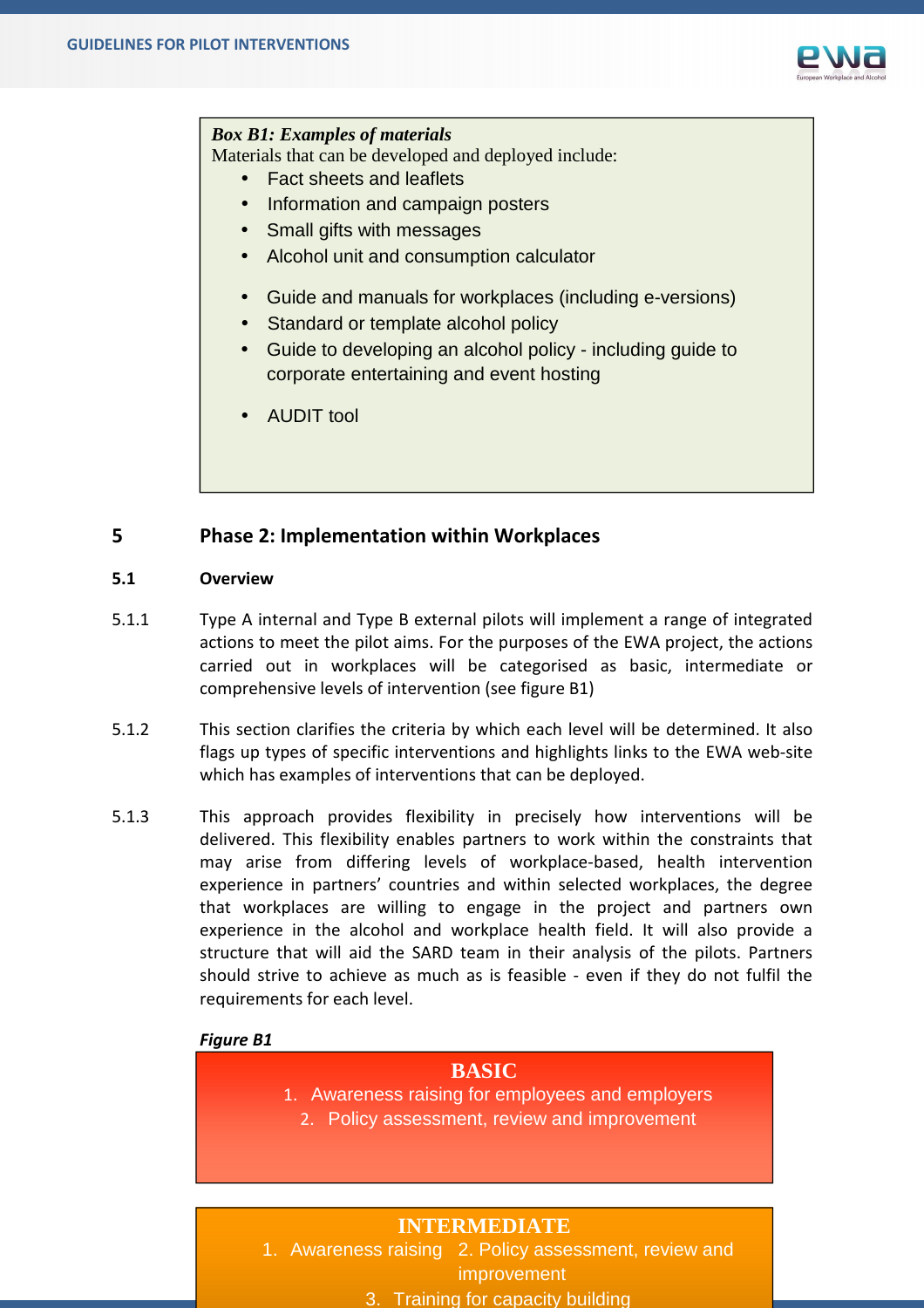

# **COMPREHENSIVE**

- 1. Awareness raising 2. Policy assessment, review and improvement 3. Training for capacity building 4. Brief interventions and advice
- 5. Structured programmes, referral systems, testing where appropriate and monitoring procedures in place
- 5.1.4 Pilot partners will attend an interim progress seminar involving all group pilot partners to report on progress and to share initial experiences that could improve the final outcomes. This is scheduled to take place in Berlin in October 2012 Experience will also be shared at the final project conference.

### 5.2 BASIC Level Intervention

- 5.2.1 The basic level intervention is the minimum action that should be carried out within an individual workplace. It should comprise:
	- 1) awareness raising about alcohol and alcohol policies to the workforce and employers via disseminating materials and utilising creative methods;
	- 2) alcohol policy assessment, review and improvement.

5.2.2 Box B2 highlights the focus and methodologies that can be adopted to raise awareness about alcohol alcohol alcohol. Box B3 highlights the focus and methodologies that can be adopted to raise awareness about al-

| 5.2.3 | <b>Box B2:</b> Actions to raise awareness within workplaces for employees<br><b>ESSENTIAL ACTION: Deliver key messages about alcohol</b><br>consumption and reducing alcohol-related harm                                                                                                                                                                      |                 |
|-------|----------------------------------------------------------------------------------------------------------------------------------------------------------------------------------------------------------------------------------------------------------------------------------------------------------------------------------------------------------------|-----------------|
| 5.2.4 | Raising awareness for employees often includes a focus on:<br>informing and creating awareness about the risks related to the<br>use of alcohol both in the workplace and for the health and well-<br>being of individuals<br>providing information on the availability of treatment and<br>$\bullet$<br>support<br>explaining alcohol policies and procedures | ce alcohol poli |
|       | Creative interventions can include interactive events that embrace:<br>group exercises<br>role play<br>quizzes<br>small group discussions<br>"mocktail "bar (serving alcohol-free cocktails).                                                                                                                                                                  |                 |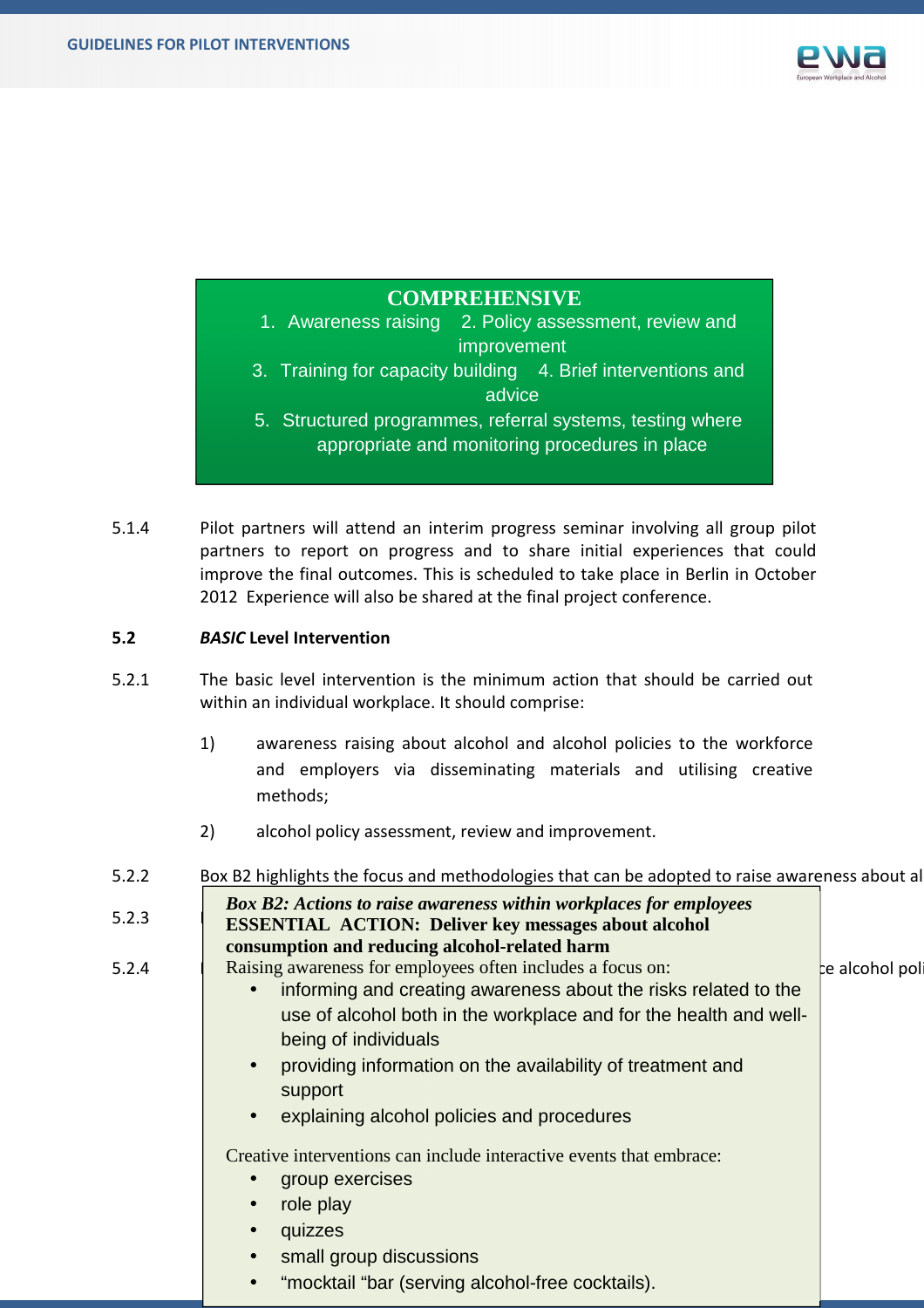



- 2) brief interventions incorporating screening and advice about alcohol consumption and use - including deployment of the AUDIT tool.
- 5.3.2 Box B4 highlights components of training for employers and managers. Box 5 emphasises the use of the AUDIT tool.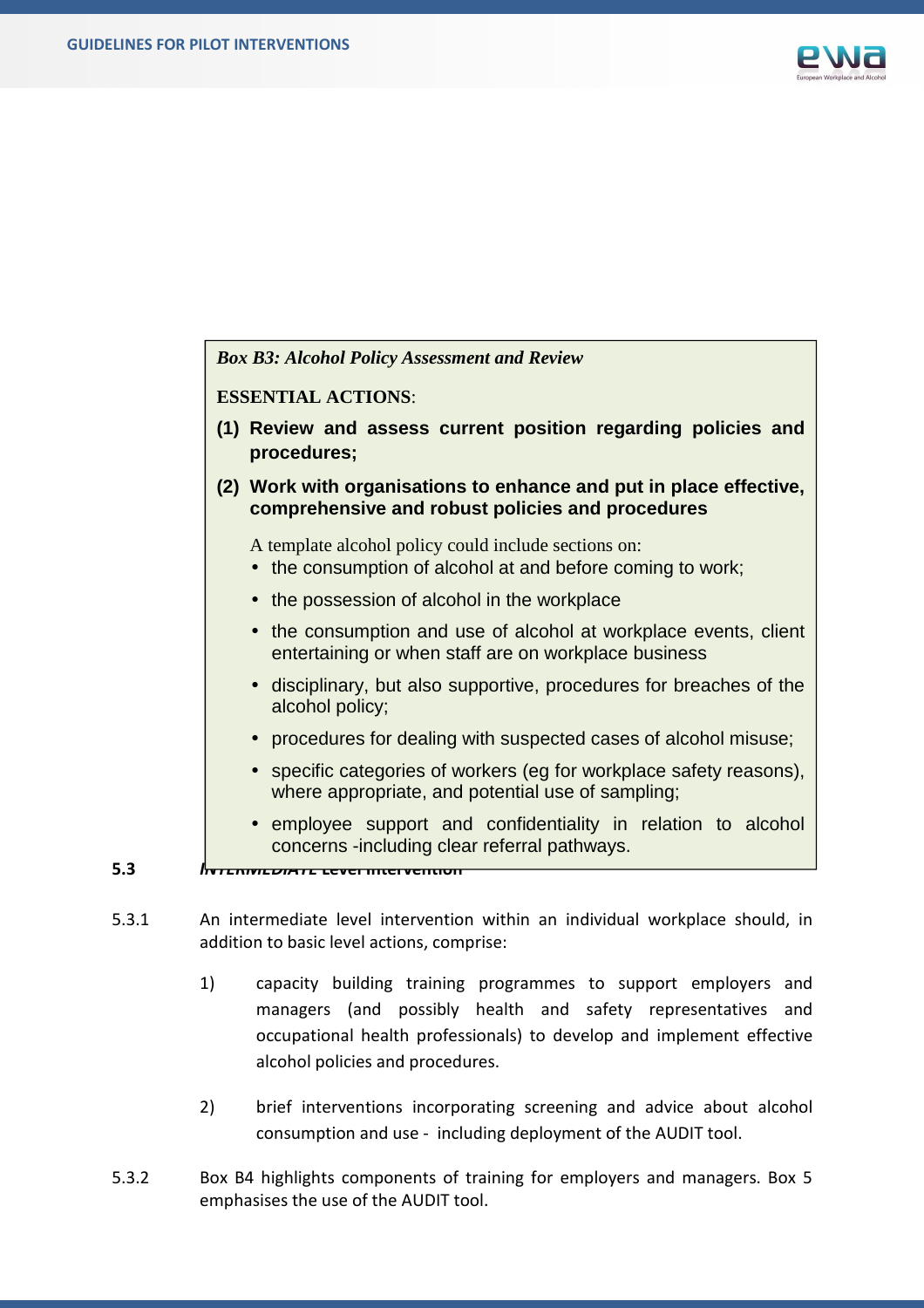

- 5.3.3 Examples of capacity building training programmes and training materials (including presentations) can be found at: website address
- 5.3.4 The AUDIT tool and guidance about how to use it can be found at: website address

# *Box B4: Training*

**ESSENTIAL ACTION: Capacity building training for key workplace representatives: eg. employers, managers, occupational health and safety representatives, employee representatives**

Training for these groups often includes:

- impact of alcohol consumption
- assessing and recognising signs and symptoms of alcohol misuse
- providing knowledge and skills on how to act on this information
- learning how to implement a comprehensive alcohol policy including detection and referral procedures
- gaining skills on how to communicate with employees about alcohol issues

### *Box 5: Brief Interventions*  **ESSENTIAL ACTION: Screen and advise employees**

Intervention actions should include screening and advice. Confidentiality is vital. Actions should include supporting employees with 1-to-1 advice including use of the AUDIT tool.

### 5.4 COMPREHENSIVE Level Intervention

- 5.4.1 A comprehensive level intervention within an individual workplace should, in addition to intermediate and basic level criteria, comprise employers putting in place a comprehensive alcohol-related workplace programme. This could include:
	- 1) introducing a structured alcohol programme to raise awareness;
	- 2) use of testing tools to monitor alcohol use, where appropriate;
	- 3) enabling referral to alcohol treatment services;
	- 4) putting in place effective monitoring systems.
- 5.4.2 Box B6 highlights components of the systematic workplace practices that would be part of a comprehensive intervention.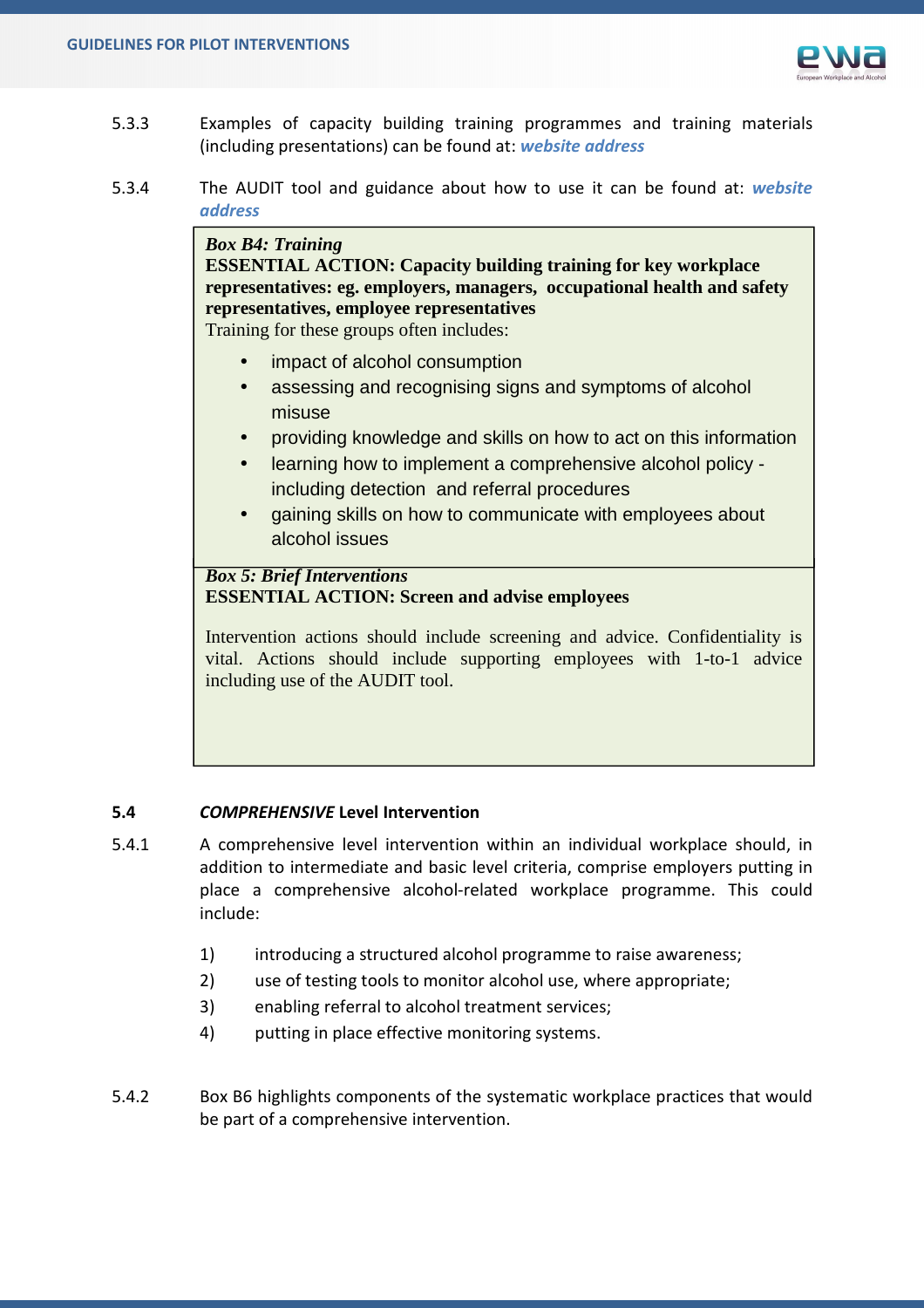6

P h a



5.4.3 Examples relating to comprehensive actions can be found at: website address

# se 3: Follow-up and analysis of interventions

\_\_\_\_\_\_\_\_\_\_\_\_\_\_\_\_\_\_\_\_\_\_\_\_\_\_\_\_\_\_\_\_\_\_\_\_\_\_\_\_\_\_\_\_\_\_\_\_\_

6.1 Independent analysts from the SARD team will assess each pilot. To support this process, pilot partners will conduct baseline studies at the outset and at the conclusion of the pilots (see appendix). They will, in some cases, also support the independent analysts with arranging interviews with key informants. The details of the analysis process are contained in the Analytic Framework Model document.

# C. Framework for Pilot Intervention Work Plans

- 1 Section B has set out the framework guidelines for the pilot interventions that are central to the EWA project. Following a similar format, this section sets out a template for the work plans for the individual pilot projects. These should be worked up by the pilot partners and submitted to Health @ Work (the Work Package Lead for the pilot interventions) for approval. Once agreed, implementation can commence.
- 2 For each pilot, the work plans should set out: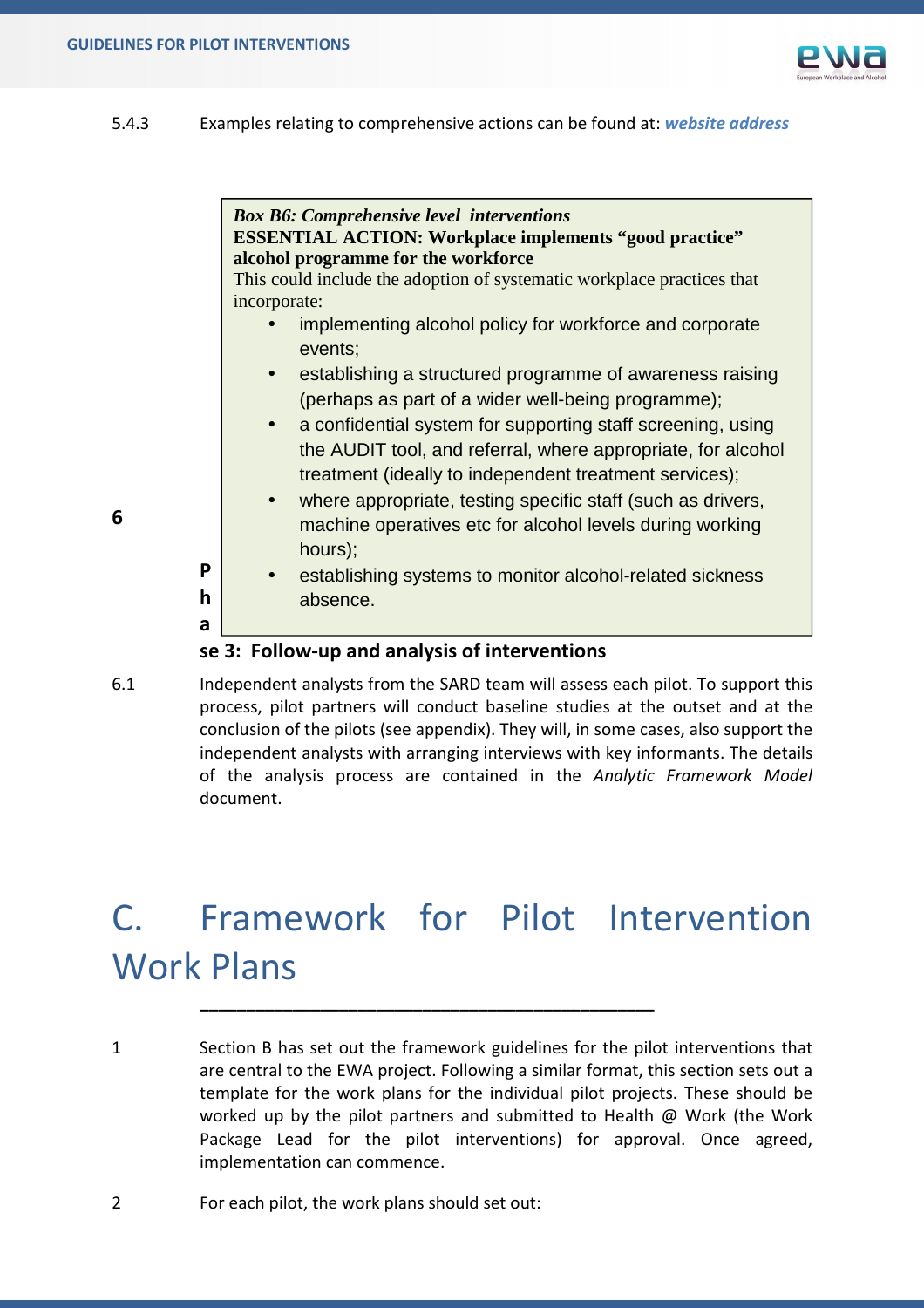

- $\triangleright$  overview of the pilot
- $\triangleright$  key actors involved
- Phase 1: Set up and pilot development engagement process and development of pilot resources and materials
- $\triangleright$  Phase 2: Implementation within workplaces actions with target groups
- $\triangleright$  Phase 3: Follow up and pilot analysis
- $\triangleright$  Timeline/Schedule of activity
- 3 The template table (figure C1) highlights the information that should be incorporated within each pilot partners' work plan. Partners should develop work plans that address all of the issues in the "content" column. Hence, the template can be used as a checklist for developing and drafting the work plans.

# 4 The time-line for each pilot should also be structured around three main phases:

- 1) set up and pilot development phase
- 2) implementation phase
- 3) follow-up and analysis phase
- 5 This should be set out as in the format in figure C2. This table provides an example that can be amended, as appropriate, for each pilot.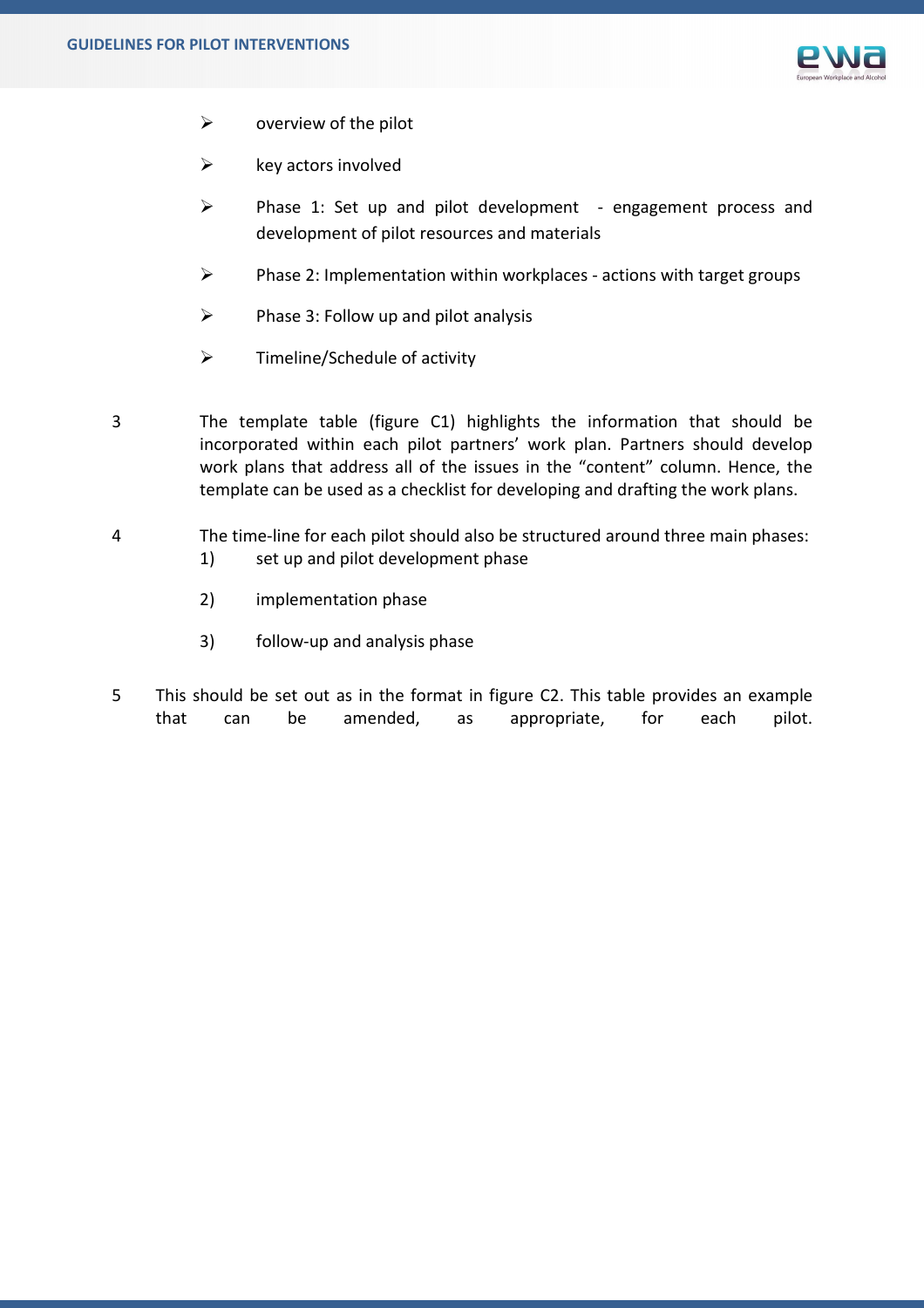

| <b>Figure C1. WORK FLAN ILIVIF</b><br><b>Work plan heading</b> |                                                                                                                                                                                                                                                                     | Content: work plans should set out:                                                                                                                                                                                                                                                                                                                                                   |
|----------------------------------------------------------------|---------------------------------------------------------------------------------------------------------------------------------------------------------------------------------------------------------------------------------------------------------------------|---------------------------------------------------------------------------------------------------------------------------------------------------------------------------------------------------------------------------------------------------------------------------------------------------------------------------------------------------------------------------------------|
| <b>Overview</b>                                                |                                                                                                                                                                                                                                                                     | method to be adopted (Type A internal<br>п<br>delivery/Type B external delivery)<br>aims of pilot intervention<br>п<br>anticipated level of intervention : basic,<br>п<br>intermediate or comprehensive (may vary by<br>workplace)                                                                                                                                                    |
| <b>Key actors involved</b>                                     |                                                                                                                                                                                                                                                                     | who will lead and project manage intervention<br>п<br>who will deliver services<br>who will receive training<br>other stakeholders involved<br>where possible, specify which workplaces will<br>п<br>participate (including information about<br>sector, size of workplace, ownership structure)                                                                                      |
| Phase 1:<br>Set up                                             | <b>Engagement process</b>                                                                                                                                                                                                                                           | how workplaces will be selected<br>п<br>how workplaces will be engaged<br>п<br>how workplace participation will be<br>maintained                                                                                                                                                                                                                                                      |
|                                                                | <b>Development of pilot</b><br>resources and materials                                                                                                                                                                                                              | what resources and materials will be<br>٠<br>developed and deployed<br>who will collate and develop materials<br>Е                                                                                                                                                                                                                                                                    |
| Phase 2:<br>Impleme<br>n-tation                                | <b>Actions: for all actions</b><br>to be delivered within<br>workplace, e.g.:<br>awareness raising<br>policy audit and<br>improvement<br>training of managers<br>п<br>brief interventions<br>п<br>and advice<br>referral systems<br>п<br>testing<br>п<br>monitoring | who will deliver each action<br>how action will be developed<br>п<br>what will be the content of the action<br>how action will be delivered<br>п<br>what will be duration and frequency of action<br>п<br>how gender perspective will be taken into<br>п<br>account<br>how impact on day-to-day business of<br>workplace will be minimised                                            |
| Phase 3:<br>Follow-<br>up and<br>analysis                      | <b>Pilot analysis</b>                                                                                                                                                                                                                                               | The EWA's SARD team will independently<br>assess each pilot. To support this process, pilot<br>partners will conduct baseline studies at the<br>outset and update them at the conclusion of<br>the pilot. They may input data from these<br>studies to a common database. They may also<br>need to support the independent analysts<br>with arranging interviews with key informants. |

# Figure C1: WORK PLAN TEMPLATE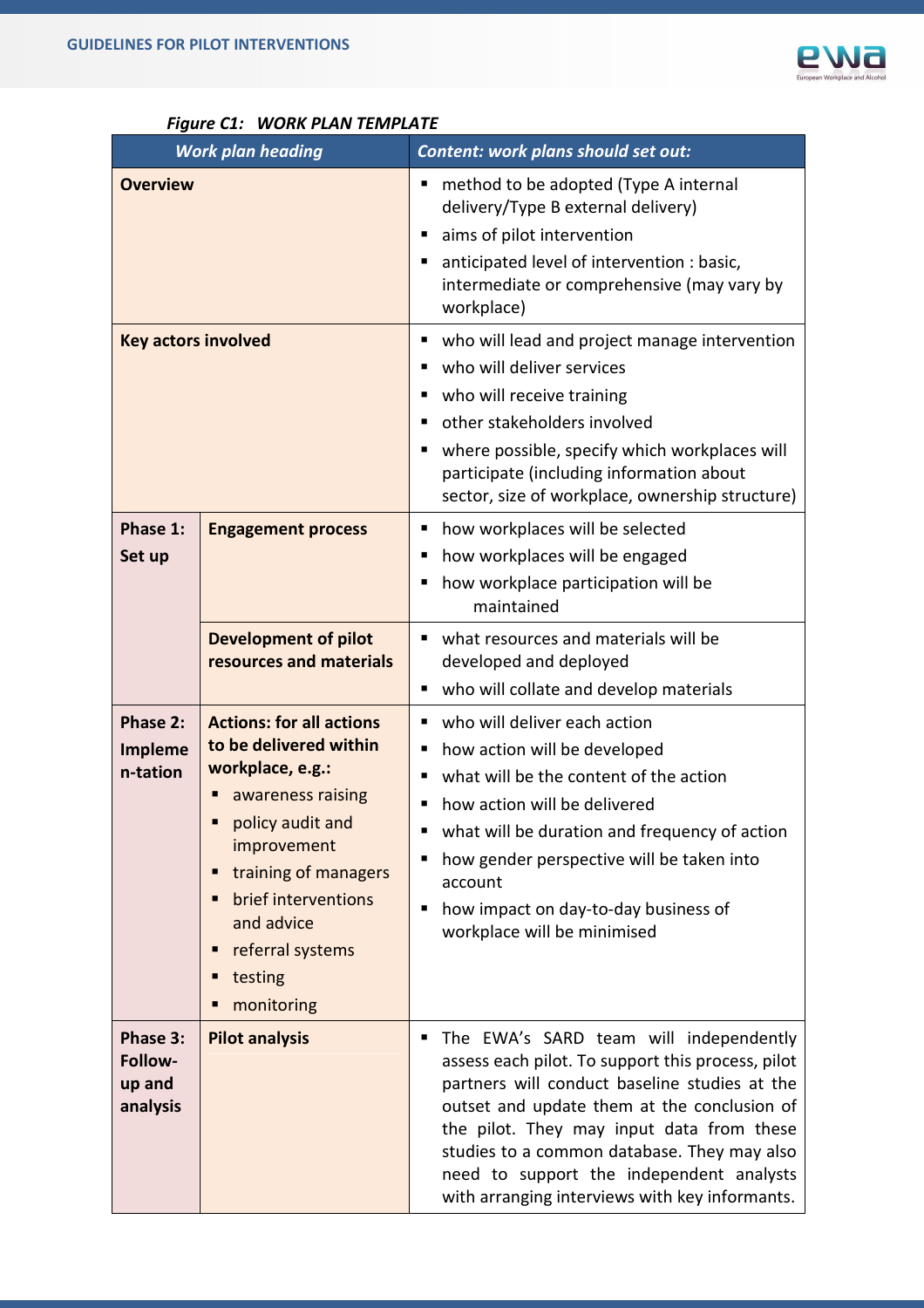

# Figure C2: Key Phases (Example)

| Set-up and pilot development phase |                    | <b>Implementation within</b> | <b>Follow-up and</b>   |
|------------------------------------|--------------------|------------------------------|------------------------|
| (3 months)                         |                    | workplaces phase (up to      | analysis of            |
|                                    |                    | 8 months period              | interventions phase    |
|                                    |                    | (dependent on level of       |                        |
|                                    |                    | intervention) within each    |                        |
|                                    |                    | workplace - between          |                        |
|                                    |                    | May 2012 and February        |                        |
|                                    |                    | 2013)                        |                        |
| Set up pilot                       | Develop training   | Commence intervention        | Conduct baseline       |
| team/steering                      | programme          | with workplace               | update within each     |
| group                              |                    | organisations and carry      | workplace (conduct     |
|                                    |                    | out baseline survey          | 1-2 months after       |
|                                    |                    |                              | implementation         |
|                                    |                    |                              | action within          |
|                                    |                    |                              | workplace concludes)   |
| Appoint Pilot Co-                  | Develop project    | Conduct project actions      | Support SARD team      |
| ordinator to lead                  | materials          | with workplace owners,       | partner to conduct     |
| pilot project                      |                    | managers and employees       | independent analysis   |
|                                    |                    |                              | (March/April 2013)     |
|                                    |                    | Promote materials            |                        |
|                                    | Recruit workplaces | Participate in workshop      | Feed-back results to   |
|                                    | to project         | review session with other    | <b>EWA seminar and</b> |
|                                    |                    | EWA pilot partners           | workplaces (May        |
|                                    | Identify key       | (October 2012)               | 2013)                  |
|                                    | contacts in        |                              |                        |
|                                    | workplace          |                              |                        |
|                                    | organisations      |                              |                        |
|                                    | Prepare            | Continue actions in          |                        |
|                                    | schedule/plan to   | workplaces                   |                        |
|                                    | engage with        |                              |                        |
|                                    | workplace          |                              |                        |
|                                    | organisations      |                              |                        |
|                                    | Participation in   |                              |                        |
|                                    | pilot planning     |                              |                        |
|                                    | seminar (Venice    |                              |                        |
|                                    | 19-20 April 2012)  |                              |                        |